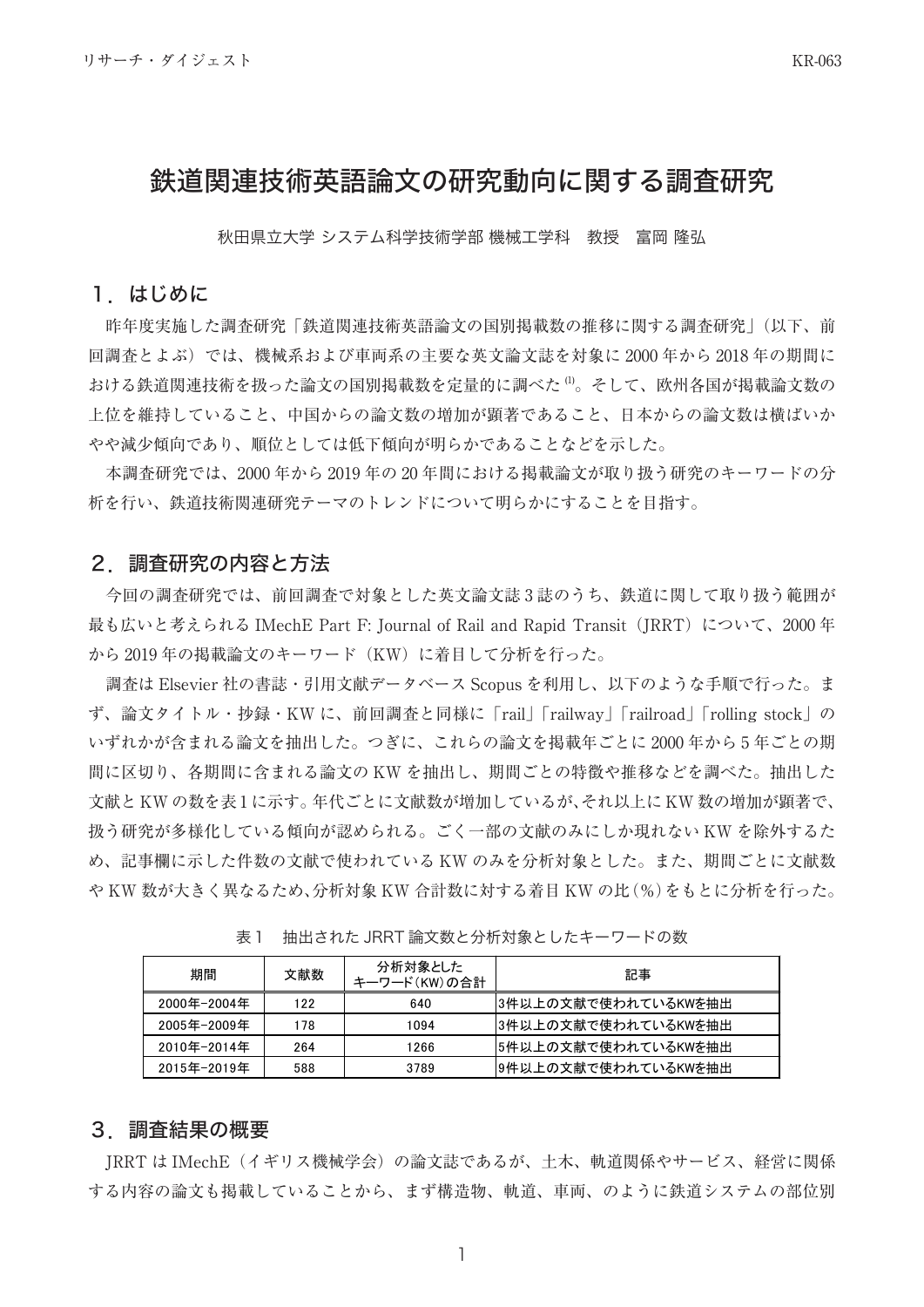に KW を分類し、各グループに含まれる KW が全体に占める割合の推移を調べた結果を図 1 に示す。 ここでは表 2 のように KW を分類した。車両関連の研究が多いのは論文誌の性格上当然であるが、軌 道やレールに関する研究も期間を通じてかなりの割合を保っていること、地上構造物に関する研究が 増加傾向であることがわかる。車輪とレール、車両と軌道の相互作用を扱った研究が 2014 年までの期 間で大幅に増加していることから、車両と軌道を総合的に考慮した研究の必要性が増しているものと 推測される。

つぎに、表 3 の区分で KW をグループ分けして図 1 と同様に期間ごとの推移を調べた結果を図 2 に 示す。この区分は、WCRR2019 における発表論文を紹介した文献<sup>2</sup> における分類を参考に定めた。こ の図から貨物輸送、速達性や乗り心地を含む輸送サービスに関するテーマが増加傾向であることがわ かる。

| グループ                         | 含まれるキーワードの例                                                                                                                                           |  |
|------------------------------|-------------------------------------------------------------------------------------------------------------------------------------------------------|--|
| Structure                    | Bridges, Railroad Tunnels, Railroad Stations                                                                                                          |  |
| Track                        | Track, Track Geometry, Track Irregularity, Slab Track, Track Stiffness, Ballast, Axle Loads,<br><b>Transition Zones</b>                               |  |
| Rail                         | Rails, Rail Contact, Continuous Welded Rails, Gages, Switches And Crossings                                                                           |  |
| Wheel-Rail/<br>Vehicle-Track | Wheel-rail Interaction, Wheel-rail Interface, Wheel-rail Contact, Rolling Contact Fatigue, Rolling Noise,<br>Vehicle-track Interaction, Traction      |  |
| Wheel                        | Wheels, Wheelsets, Axles, Wheel Flat, Wheel Profile                                                                                                   |  |
| Bogie                        | Bogies, Bogie Frames, Steering, Curving Performance, Suspensions, Vehicle Dynamics, Brakes                                                            |  |
| Vehicle/ Rolling stock       | Vehicles, Railroad Rolling Stock, Railroad Cars, Passenger Cars, Locomotives, Rail Motor Cars, Train,<br>Tram-train, Ride Comfort, Train Aerodynamics |  |
| Pantograph                   | Pantographs, Catenary, Electric Current Collection, Overhead Lines                                                                                    |  |

表2 鉄道システムの部位別の KW 分類



図1 表2の分類による KW を持つ研究論文の推移

図 1、2 から、車両に関するものが多いほか、地上構造物との相互作用を考慮した研究が増加傾向 であることは推察されるものの、一貫した傾向は特に認められない。これは、表 1 からわかるように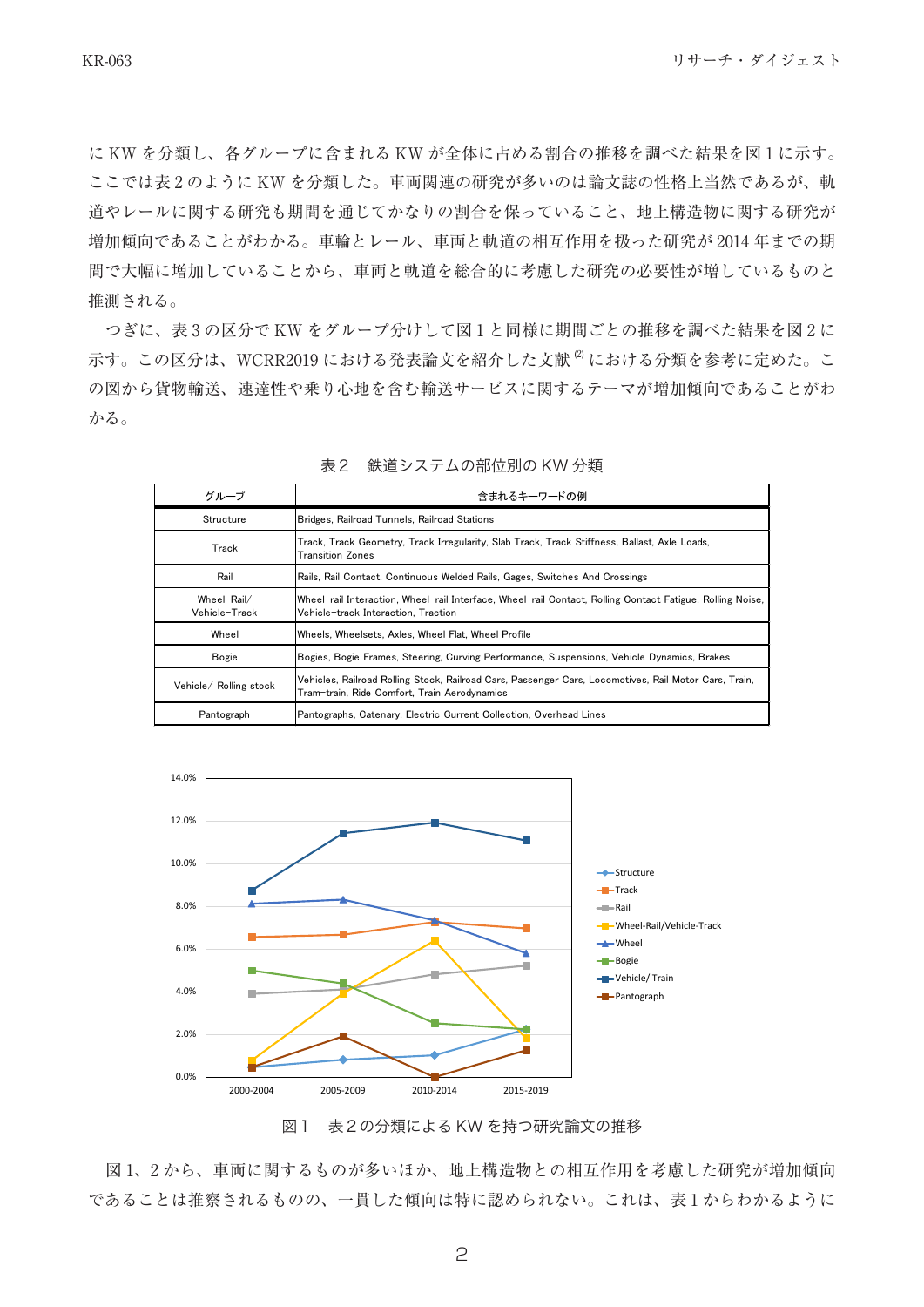KW(=研究内容)が多様化していることも影響していると思われる。その中で比較的わかりやすい変 化の傾向が認められた区分として、表 4 に示すグループに分類した場合の推移を図 3 に示す。この図 から、ダイナミクス・振動に関連のある KW をもつ研究がほぼ一貫して増加していることがわかるが、 その原因として高速鉄道(HST)を扱った研究が増加していることが推察される。2015-2019 年の期間 における HST に関する研究は、中国からのものが 2/3 以上を占めていることから、中国からの論文数 激増の影響が表れているものと考えられる。また、トライボロジに関係する KW の推移は図 1、 2 の境 界領域の推移とよく対応しており、境界領域の研究とトライボロジは密接に関係していることがわか る。なお、図 3 からは数値計算に関連する KW の割合が減少傾向となっているが、これは数値計算を使っ た研究の割合が減少していることを示しているわけではなく、計算機利用が敢えて KW に挙げるまで もなく一般化していることを示しているものと推察する。

| グループ                                      | 含まれるキーワードの例                                                                                                                                                                                                                                                                                                                                              |  |
|-------------------------------------------|----------------------------------------------------------------------------------------------------------------------------------------------------------------------------------------------------------------------------------------------------------------------------------------------------------------------------------------------------------|--|
| Service                                   | Freight Transportation, Public Transport, Service Life, Quality Assurance, Reliability, Ride Comfort,<br>Speed, Railway Network                                                                                                                                                                                                                          |  |
| Economics/Planning/<br>Standards          | Costs, Cost Effectiveness, Cost Benefit Analysis, Cost Reduction, Public Policy, Standards,<br>Decision Support Systems, Life Cycle, Project Management                                                                                                                                                                                                  |  |
| Environmental friendly/<br>Sustainability | Air Pollution, Acoustic Noise, Energy Utilization, Environmental Impact, Energy Conservation,<br>Noise, Rolling Noise, Aerodynamics, Aerodynamic Drag                                                                                                                                                                                                    |  |
| Safety                                    | Accidents, Accident Prevention, Safety, Safety Factor, Safety Engineering, Collision Avoidance,<br>Crashworthiness, Failure Analysis, Fracture Mechanics, Stress Analysis, Stability, Derailments,<br>Risk Assessment, Driver Training                                                                                                                   |  |
| Vehicle                                   | Vehicle Dynamics, Vehicle Performance, Train Aerodynamics, Axles, Wheels, Bogies, Brakes,<br>Suspensions, Steering, Curving Performance, High-speed Trains, High-speed Railways,<br>Magnetic Levitation Vehicles, Railroad Cars, Passenger Cars, Tram-train, Electric Traction,<br>Locomotives, Freight Cars, Freight Trains, Freight Wagons, Heavy Haul |  |
| Infrastructure                            | Rails, Rail Contact, Continuous Welded Rails, Switches And Crossings, Gages, Track, Track Geometry,<br>Slab Tracks, Track Irregularity, Track Stiffness, Concretes, Soils, Ballast, Bridges, Railroad Stations,<br>Railroad Tunnels, Welded Steel Structures, Railroad Traffic Control, Overhead Lines, Electric Wire,<br>Railroad Signal Systems        |  |
| System interface/<br>Boundary region      | Vehicle-track Interaction, Wheel-rail Interaction, Wheel/rail Contact, Contact Forces,<br>Rolling Contact Fatigue, Corrugation, Adhesion, Traction, Tribology, Friction, Friction Coefficients,<br>Lubrication, Loading, Dynamic Analysis, Dynamic Loads, Dynamic Response, Dynamic Behaviours,<br>Axle Loads, Loads (forces), Catenary, Pantographs     |  |
| Maintenance                               | Maintenance, Maintainability, Inspection, Nondestructive Examination, Condition Monitoring,<br>Cracks, Crack Initiation, Crack Propagation, Fatigue, Fatigue Of Materials, Fatigue Damage,<br>Wear, Wear Of Materials, Defects, Deterioration                                                                                                            |  |

| _ 文献 <sup>⑵</sup> を参考にした KW 分類<br>表3 |
|--------------------------------------|
|--------------------------------------|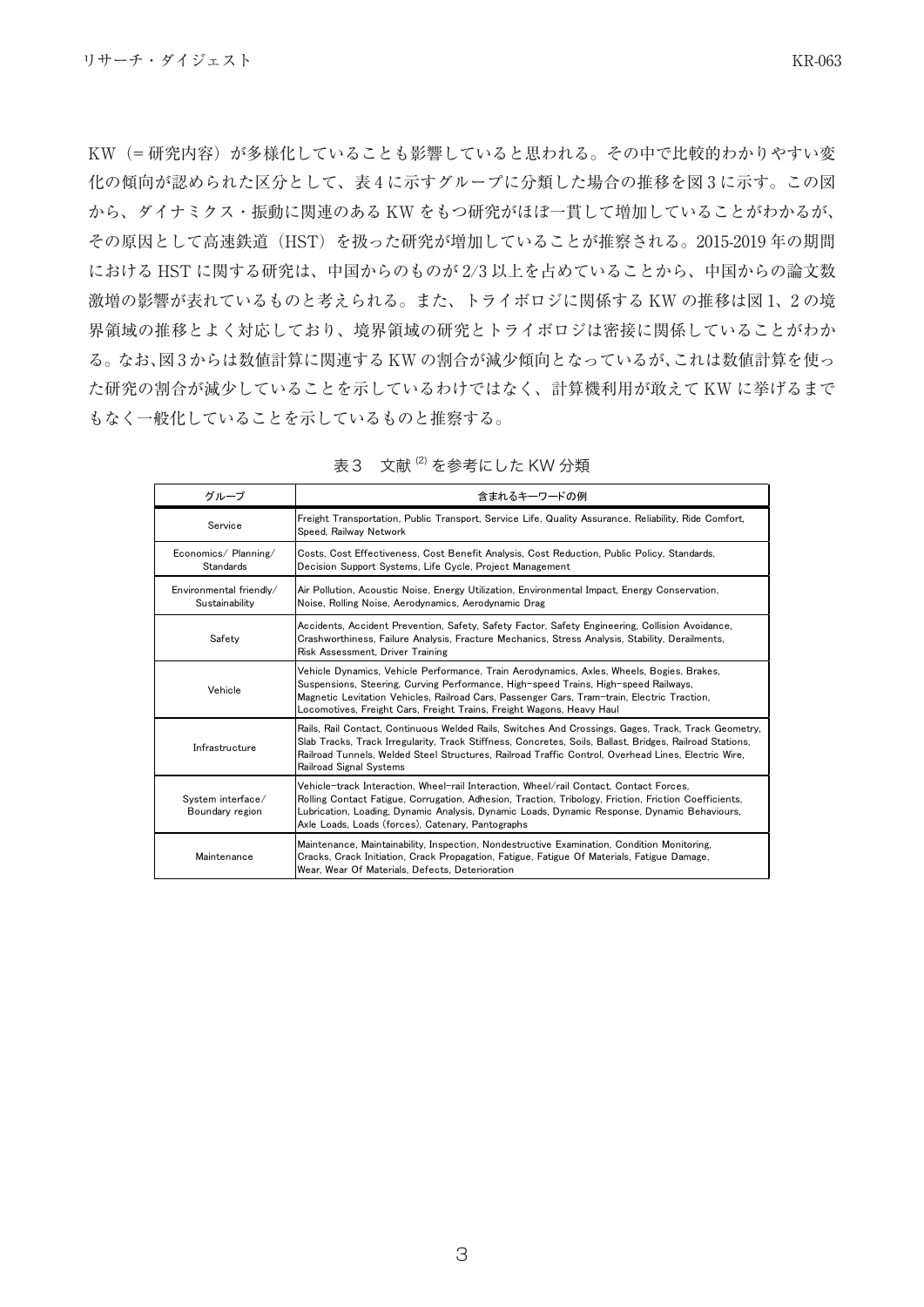

#### 図2 表3の分類による KW を持つ研究論文の推移

## 表4 期間ごとの変化に特徴が認められた KW 分類

| グループ                   | 含まれるキーワードの例                                                                                                                                                                                                                                                                                                                                                        |
|------------------------|--------------------------------------------------------------------------------------------------------------------------------------------------------------------------------------------------------------------------------------------------------------------------------------------------------------------------------------------------------------------|
| Dynamics               | Dynamics, Vehicle Dynamics, Dynamic Analysis, Dynamic Behaviours, Dynamic Characteristics,<br>Dynamic Response, Dynamic Loads, Vibration, Vibration Analysis, Vibration Control, Multibody Dynamics                                                                                                                                                                |
| <b>HST</b>             | High Speed Trains, High-speed Railways, High-speed, Magnetic Levitation Vehicles                                                                                                                                                                                                                                                                                   |
| Tribology              | Tribology, Adhesion, Friction, Friction Coefficients, Lubrication, Rolling Contact Fatigue,<br>Wear, Wear Of Materials, Contact Forces, Traction, Wheel-rail Contact, Corrugation                                                                                                                                                                                  |
| Computational analysis | Numerical Analysis. Numerical Methods. Numerical Simulation. Computer Simulation.<br>Computer Software, Computational Fluid Dynamics, Computer Simulation Languages,<br>Finite Element Analysis, Genetic Algorithms, Multibody Dynamics, Multibody Simulations,<br>Mathematical Models, Modelling, Optimization, Fuzzy Logic, Monte Carlo Methods, Neural Networks |



図3 表4の分類による KW を持つ研究論文の推移